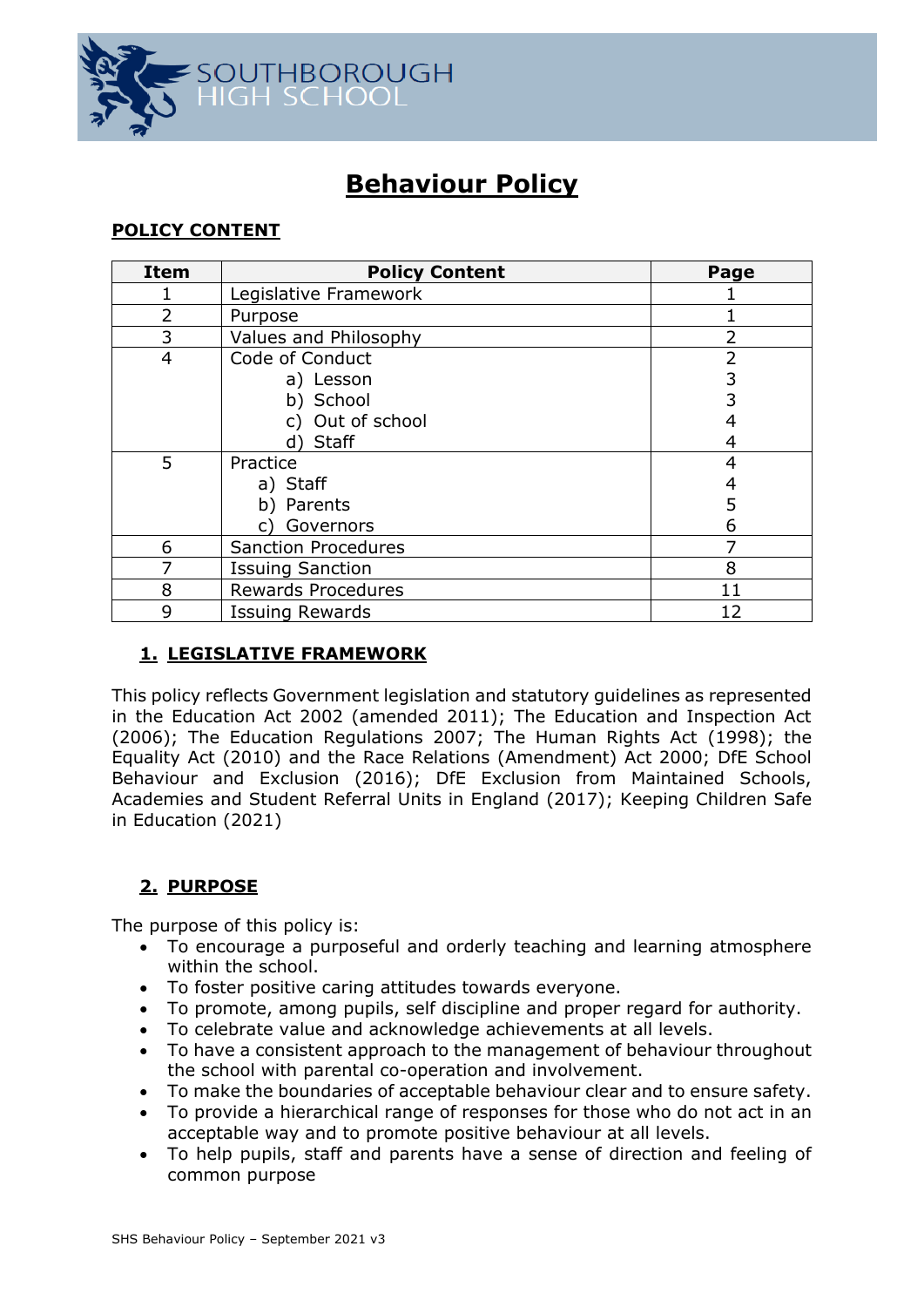# **3. VALUES & PHILOSOPHY**

Our purpose at Southborough High School is **"To make the difference for all of our students"**

We believe that in order to make the difference, good behaviour in all aspects of school life is essential. This is underpinned by our values:

- Support
- Challenge
- Respect
- Responsibility
- Resilience
- Relationships

All members of the Southborough Community are expected to behave in accordance with these values.

These values underpin the *4 R's* - *Southborough's Golden Rules;*

- 1. **R**espect yourself and others
- 2. Nurture excellent **R**elationships
- 3. Take **R**esponsibility
- 4. Be **R**esilient

When we all behave in this way, we will achieve *Southborough's 'ACE' vision.* 

*Aspiration* - everyone at Southborough High School should aim high in terms of academic and personal development

*Commitment* - to achieve our best we need to commit 100% to our work, our school and our community

*Excellence* - when we aim high and give 100%, the result is that we achieve our very best.

# **4. CODE OF CONDUCT**

We have a code of conduct which makes clear how we should behave in our community. It has the following aims:

- To allow all students to learn in safety and security.
- To support teaching and learning in the classroom.
- To foster respect for others, for property and the environment.
- To encourage honesty, trust, fairness, tolerance and compassion.
- To encourage and develop self-discipline and self-respect.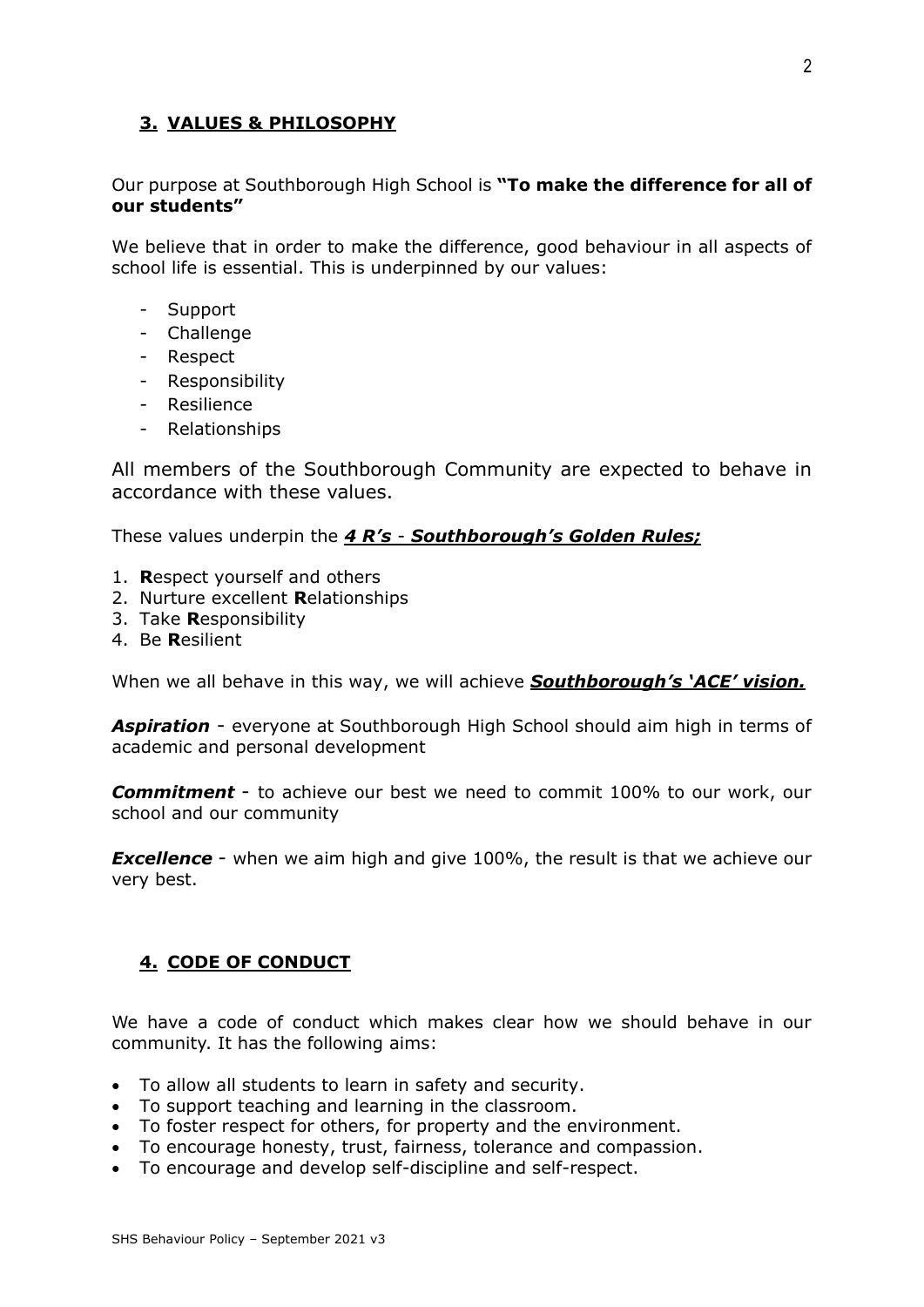If you follow our Code you will be helping to create a positive and supportive learning environment in which everyone can be successful and have their achievements recognised and rewarded.

If you break our Code you should be prepared to accept the consequences.

# *a. Lesson Conduct*

Students have the right to learn and teachers have the right to teach. All students must respect the rights of others and follow these simple routines and rules:

- Arrive on time.
- Enter/Leave classrooms calmly and quietly.
- Take out equipment and be ready to learn.
- Bags not to remain on desk.
- Follow instructions without question.
- Allow teachers to teach without distraction.
- Allow others to learn without distraction.

# **b.** *School Conduct*

All students and staff have the right to learn and work in a clean and tidy environment where everyone feels safe and secure.

All students should follow these rules and demonstrate courtesy and respect to others at all times.

- Keep to the left on stairs and in corridors.
- Walk, don't run.
- Coats are not to be worn in the building place in lockers or in bags.
- Smoking is not permitted on site or on journeys to or from school.
- Chewing gum is not to be brought to school.
- Food may only be eaten in designated eating areas.
- No jewellery is to be worn at all in school.
- Dangerous or offensive articles or substances must not be brought to school.
- Extremist/radicalised behaviour is prohibited anywhere within the school or our community.
- Mobile phones are not to be seen out at any time in the school day. Although mobile phones are not banned from being brought into school they are only allowed to be used through the discretion of the teacher. Staff have the right to confiscate a mobile phone or any other device at any time if necessary.

# *c. Out of School Conduct*

All students represent Southborough High School and this includes their conduct outside of the school and therefore must follow these rules:

- To behave sensibly when travelling to and from school
- To behave sensibly when on a school educational trips
- To behave sensible when on any sports or extra-curricular trip

Southborough High School can issue any sanction that is appropriate if the behaviour is deemed unacceptable outside of the school.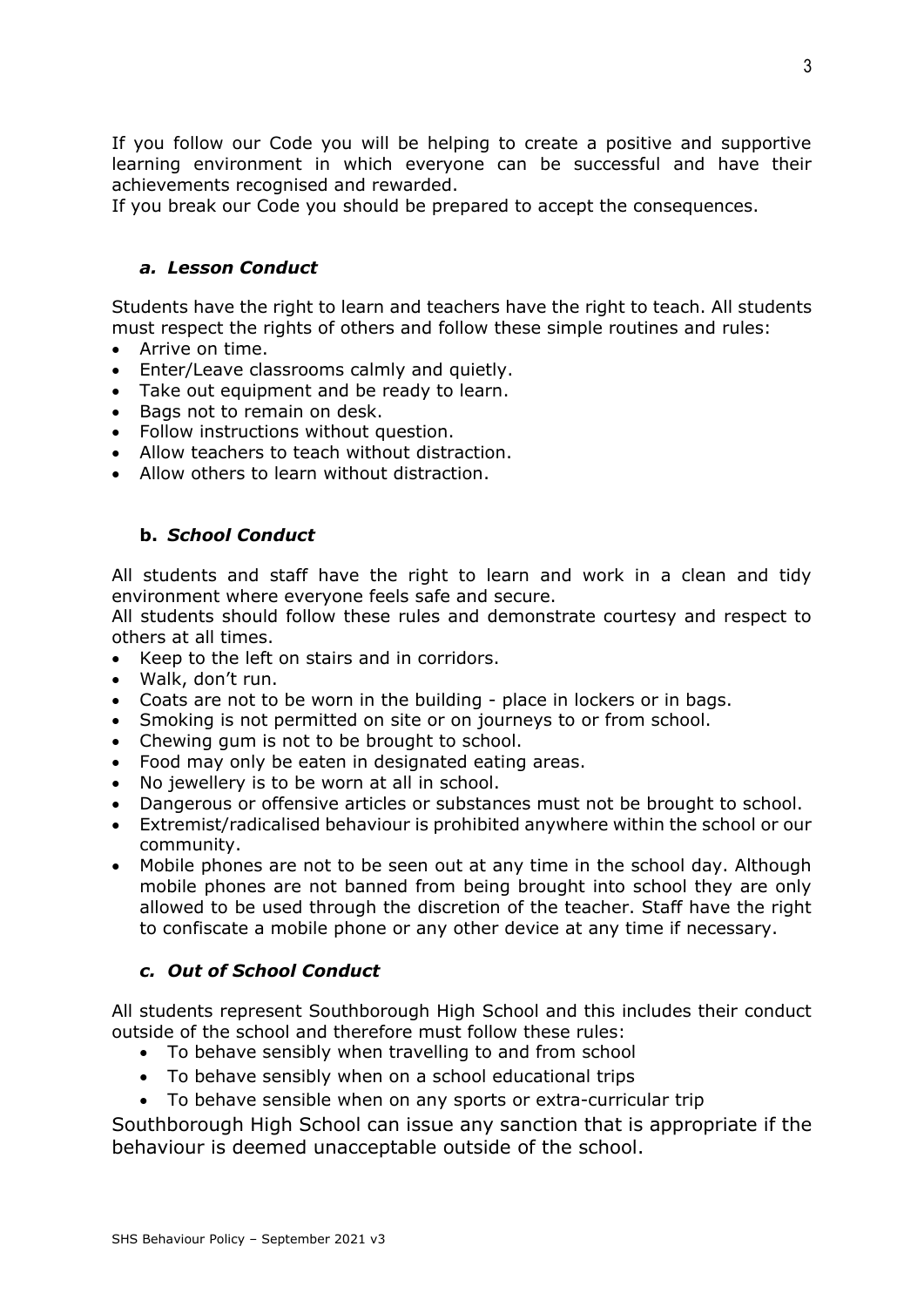# *d. Staff Conduct*

- Staff at all times will adhere to the expectations within the schools Staff Code of Conduct policy 2021/22
- Staff will formally provide written confirmation to the DSL and headteacher that they have read and fully understand their code of conduct as staff members of Southborough High School
- Staff have the right to search a student for offensive weapons, where there is a reasonable suspicion that the weapon is being concealed - Reasonable force may be used if necessary. Staff can also search a student without consent for illegal drugs, weapons, alcohol and stolen items; where there is a reasonable suspicion that such items are concealed. In such cases, the school is likely to call the police. We do have the right to confiscate.
- Staff have a legal power to restrain a student, using reasonable force if they are committing an offence, causing personal injury to themselves or others, damaging property or doing something that obstructs the discipline of the school.

# **5. PRACTICE**

This section focuses upon the management of pupil behaviour. It describes roles, responsibilities and appropriate responses.

#### ❖ **Responsibilities and Partnerships**

#### **a. Staff**

All staff are responsible for good behaviour in and around school. To this end, all teachers will use and follow the procedures stated below:

#### Recording and mintoring behaviour incidence

Class Charts (CC) is Southborough High School's behaviour tracking system. All positive and negative negative incidents of behaviour must be logged onto CC by staff. When setting any school sanctions it much be logged on CC.

#### Prep

Failure to complete homework will result in a homework detention which known as prep on the very same day. Prep will be for 45 minute. Prep takes place in the Computer Science classroom where computer access to the internet and printing is available. All prep sessions are fully supervised by teaching staff.

#### Zehrs

Failing to meet the School's Code of Conduct or follow our 4Rs will result in a Zehr (formerly detentions) which the issuing teacher decides when and where the zehr will take place.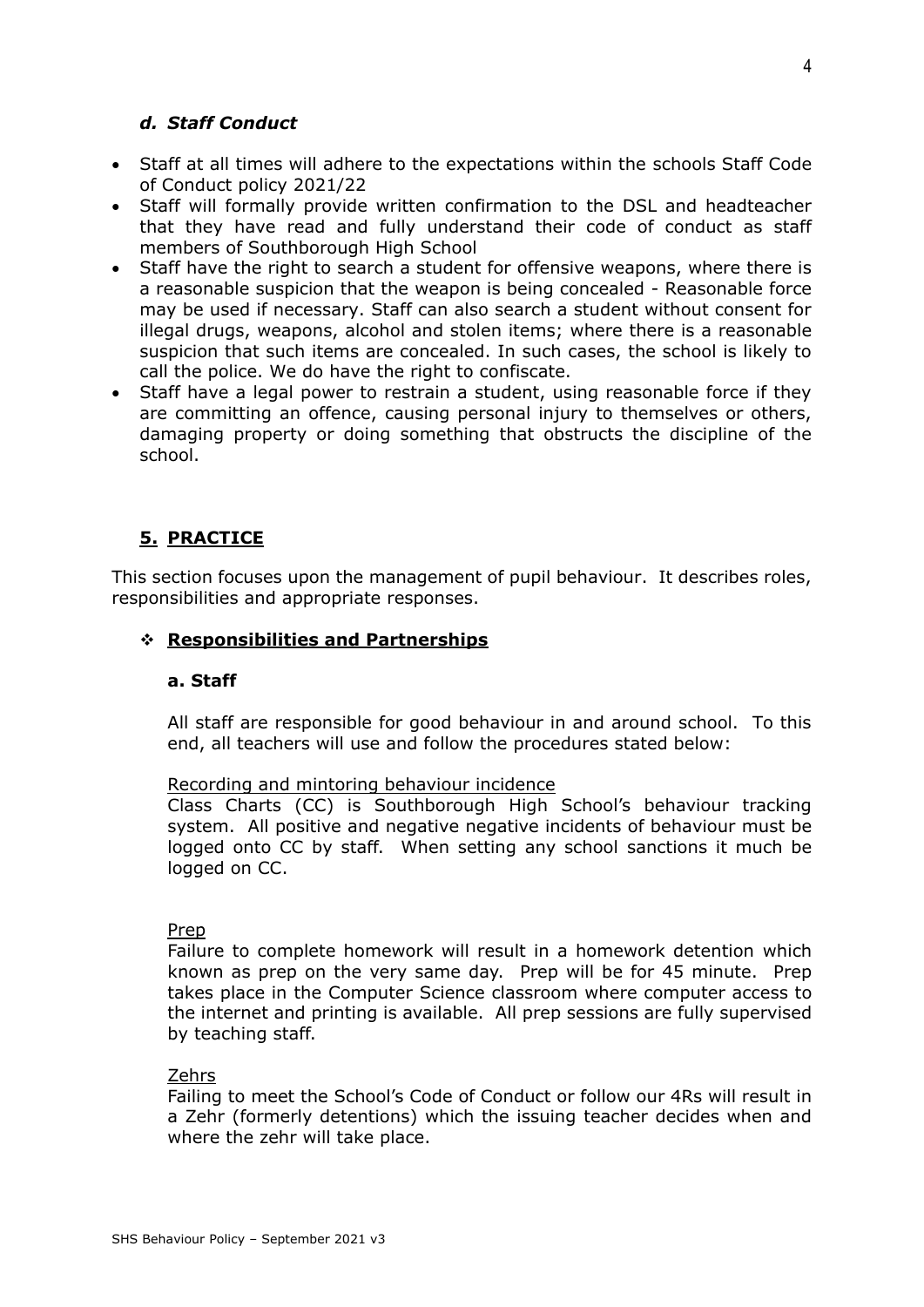Restorative Justice

Zehrs are named after the American professor you created the concept of a restorative justice approach to improving students behaviour is the most effective strategy.

In all incidents, Staff are expected to carry out a Zehr, focusing on a restorative approach and ensuring they discuss the following:

- The reason for the Zehr being issued
- Why that is not the expectation of the teacher and indeed the school
- What they could have done in that situation differently
- Ways to deal with the situation differently if it occurs again
- Using this RJ discussion to build on positive relationships between the teacher and student moving forward

#### **b. Parents / Carers**

#### Same Day Sanctions – Zehrs / Prep

Any student who receives a Zehr or prep within school in any one school day can be kept behind in school for up to 45 minutes on the very same day.

Parents/carers are informed immediately of any zeh,r either before school, break/lunchtime or after school through our school communication system, Class Charts.

This will inform parents immediate of when, where and why a zehr or prep is taking place. No student will stay behind for a zehr or prep on the very same day of issue for longer than 45 minutes without priory communication with parents/carers that day.

#### Same Day Sanctions - WRM (internal exclusions and isolation)

For any serious breaches of the school behaviour policy then the school will place a student within the WRM, under full teacher supervision whilst they still have access to their learning. This meaning students will not have full access to their school lessons, breaks and lunchtimes but instead remain in our WRM facilities for a set period of time the school regards suitable for the incident/incidents resulting in this breach of this behaviour policy. The school can place a student into the WRM with immediate effect and will always inform the parents/carers either, before, during or after the students placement within the WRM.

Isolation in the WRM, under normal circumstance, are generally to ensure a student's safety during a particular incident or the procedure in place whilst a particular incident needs further investigation by the school.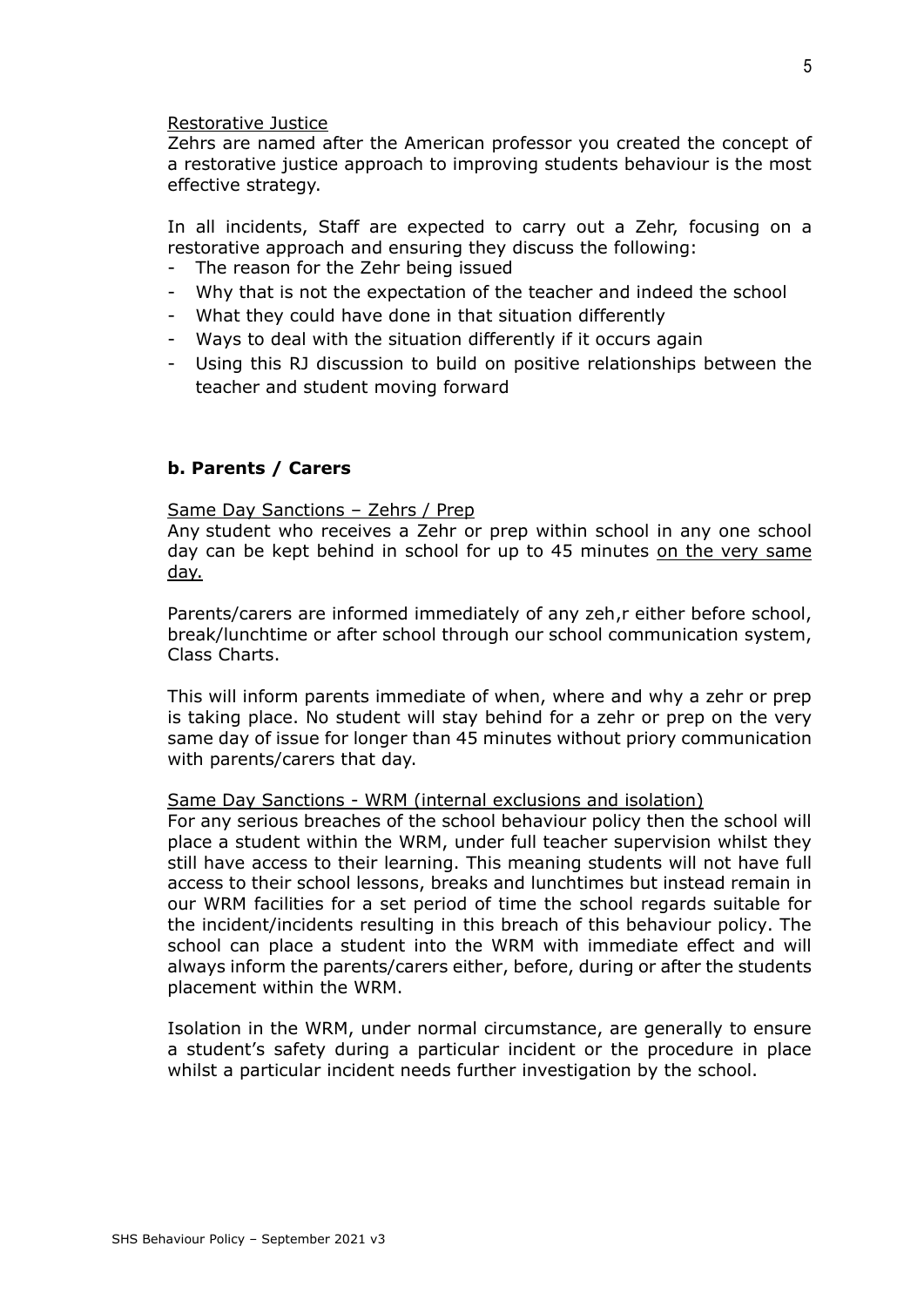#### **5c. Governors**

School Governors have a responsibility to ensure good behaviour of all students by:

- Being updated on the school's behaviour profile.
- Being involved if pupils are referred to a behaviour contract.
- Reviewing the actions of the Headteachers sanctions.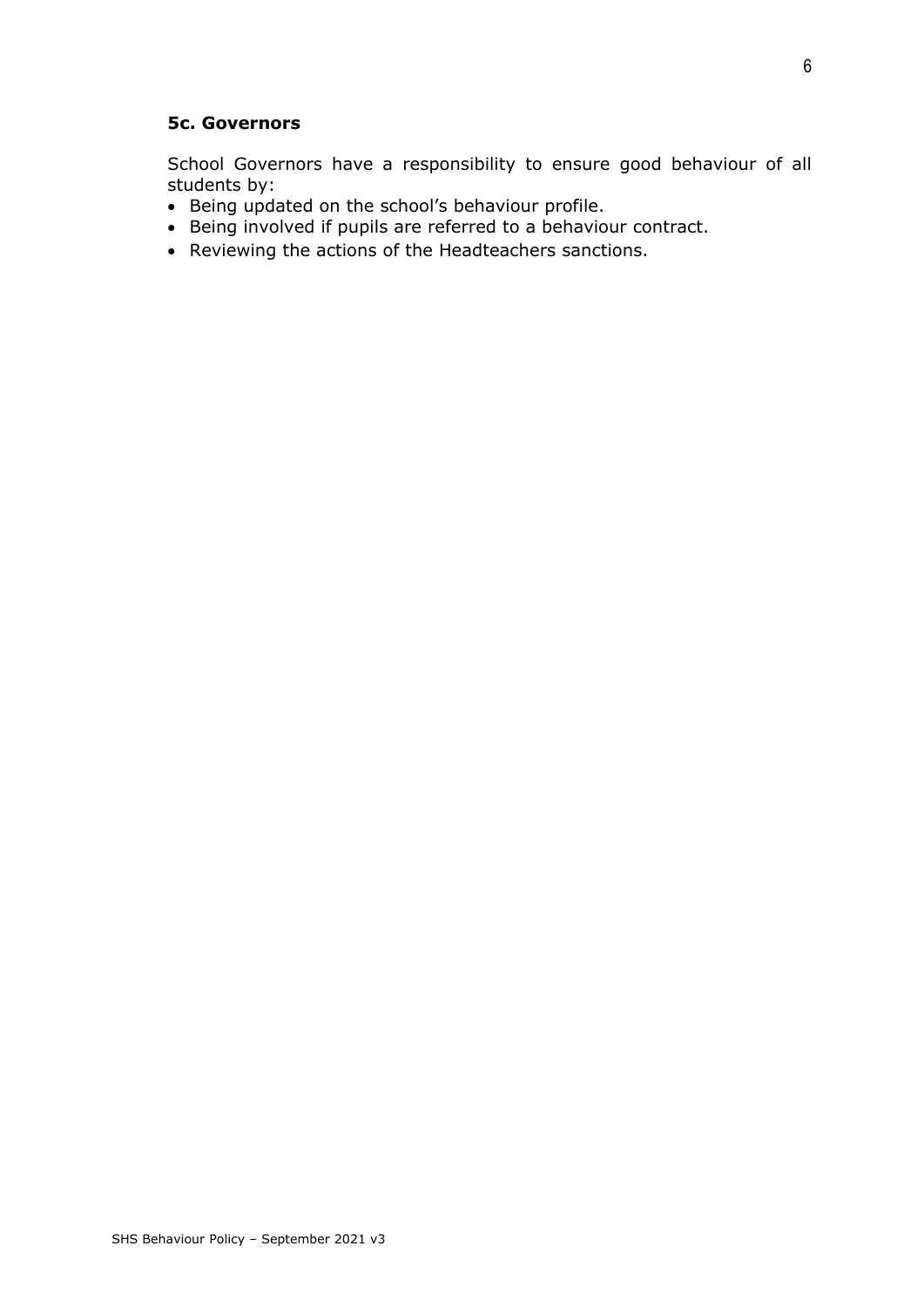# **6. SANCTIONS PROCEDURES**

The vast majority of our students behave well and want to learn. However, at times it is necessary to impose a sanction on a student who has breached the expectations within this behaviour policy. Most incidents of misbehaviour, which prevent learning from taking place, should be dealt with at a class teacher or form tutor level. All students are representative of our school and our community. Sanctions can still be imposed for misbehaviour outside of school hours.



If students fail from Step 1 to Step 6 on the school behaviour policy outlined above, then the following procedures are in place -

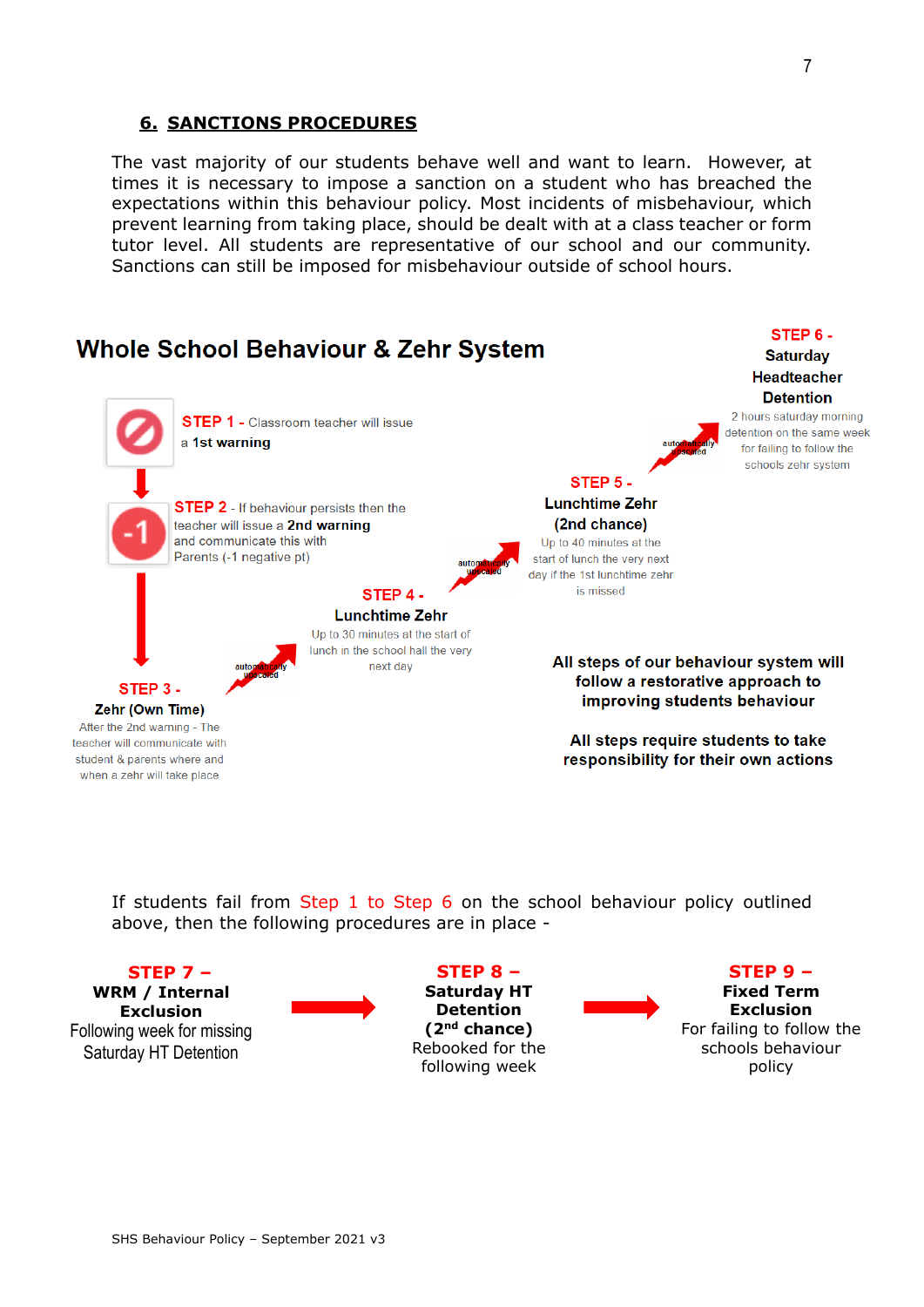# **7. Issuing Sanctions**

As already stated in the legislative framework on page one, this policy and all steps and procedures are compliant with the Department for Education statutory guidance on the Equality Act (2010), Behaviour and discipline in school (2016) and Exclusions from maintained schools, academies, pupil referral units in England (2017).

With reference to the Exclusions from maintained schools, academies, pupil referral units in England (2017). Two key areas to highlight:

Section 3.4 states – The behaviour of a pupil outside of school can be considered grounds for exclusion. This includes fixed term or permanent exclusions.

Section 3.8 states – When establishing the facts in relation to an exclusion decision the headteacher must apply the civil standard of proof; i.e *'on the balance of probabilities'* it is more likely than not that a fact is true, rather than a criminal standard of 'beyond reasonable doubt.' This means that the headteacher should accept that something happened if it is more likely that it happened then it did not happen.

Therefore, the school will issue any level of sanction (including a fixed term exclusion or permanent exclusion) that they deem necessary in response to the severity to which this behaviour policy has been breached.

Under the Equality Act (2010) Southborough High School does not discriminate against, harass or victimise pupils because of: sex; race; disability; religion or belief; sexual orientation; pregnancy/maternity; or gender reassignment. For disabled children, this includes a duty to make reasonable adjustments to policies and practices and the provision of auxiliary aids.

The headteacher and governing board will comply with their statutory duties in relation to SEN when administering the exclusion process. This includes having regard to the SEND Code of Practice Therefore the headteacher will try, as far as possible, to avoid permanently excluding any pupil with an EHC plan or a Looked After Child.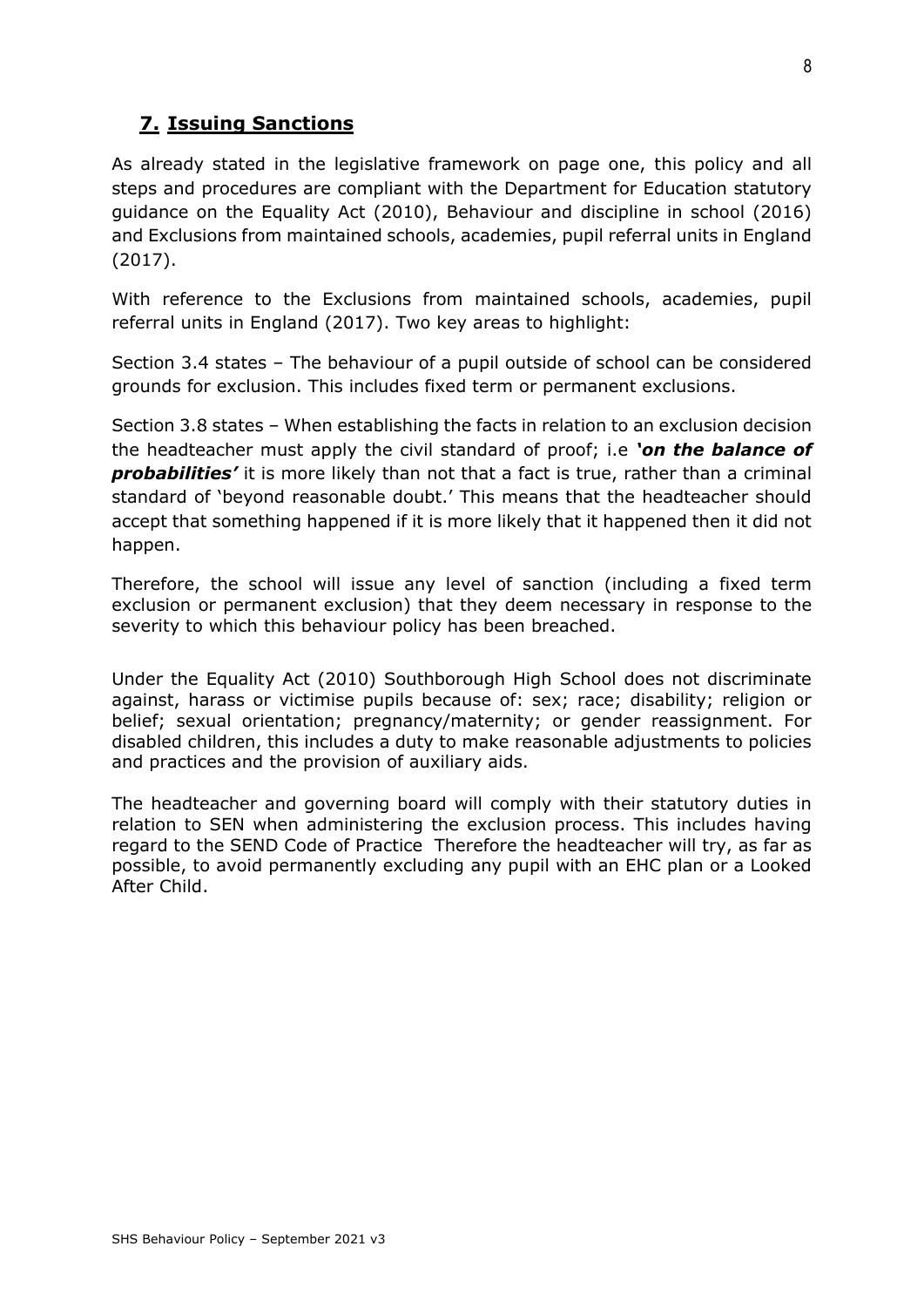# **Sanctions Guidelines**

The below details and sanction procedures are general guidelines that the school will follow for escalating/upscaling ongoing behaviour concerns or responding to a one off serious breach of this behaviour policy.

# *Low-level behaviour sanctions*

### Zehr - Own Time

o Low level disruptive behaviour in lessons or inappropriate behaviour around school

# Zehr - Lunchtimes

o Failing to attend a zehr (own time)

# *Moderate level behaviour sanctions*

Saturday Zehr

o Automatic upscaling when failing to attend a lunchtime zehr and a 2<sup>nd</sup> chance lunchtime zehr (therefore failing to follow this behaviour policy)

### Saturday Headteacher Detention

- o For physical and/or verbal aggression
- o For persistent disruptive behaviour
- o For persistent lateness
- o For smoking (including e-cigarettes)
- o For jeopardising student safety by walking across the road and not at the traffic lights

# WRM/Internal Exclusion

- o For physical and/or verbal aggression towards students/staff
- o For persistent disruptive behaviour
- o For any incident of bullying/Racism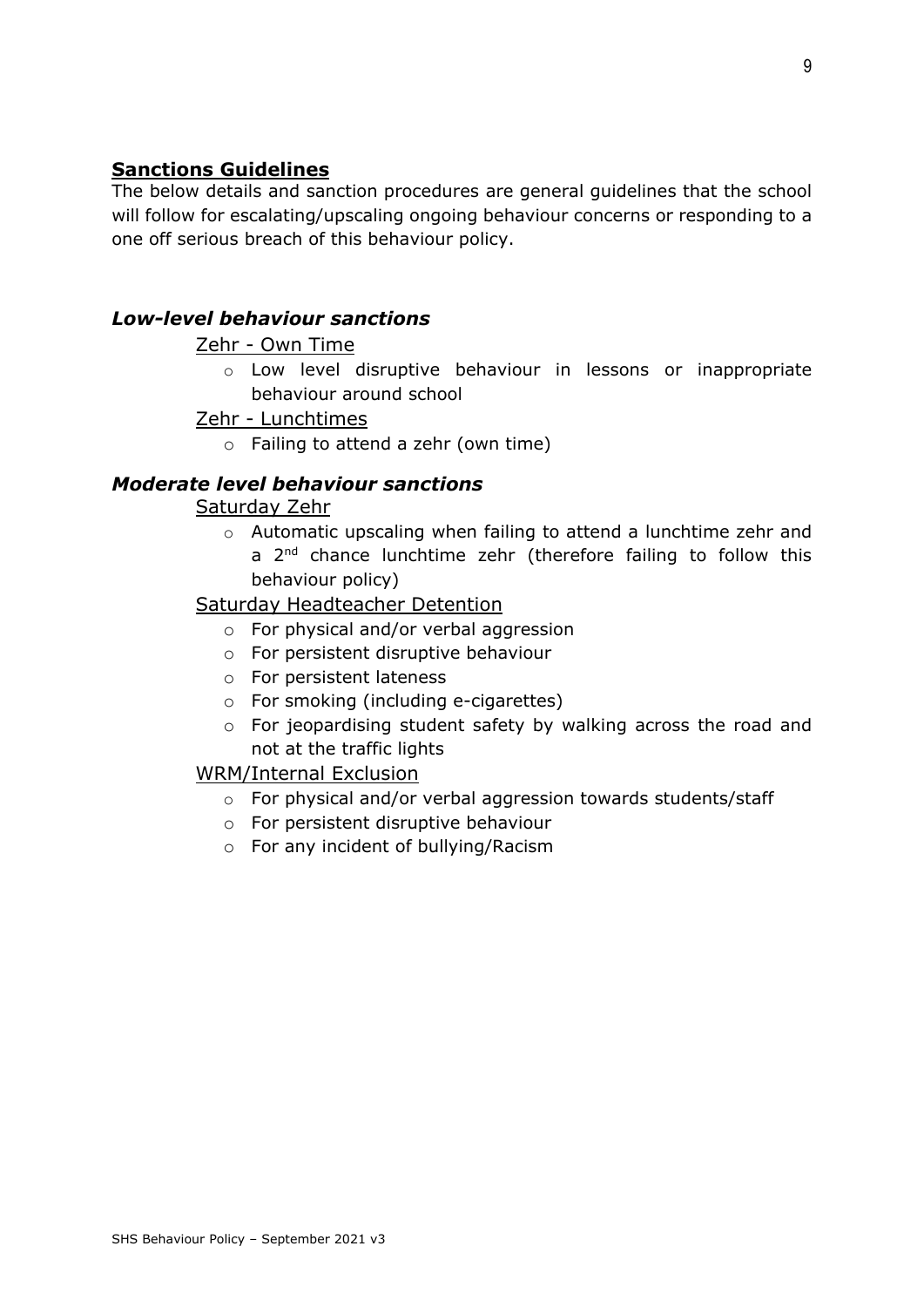# *High-level behaviour sanctions*

# School 2 School Exclusion (S2S)

When the actions of a student/s who's behaviour is deemed at a **high level** of severity for breaching this behaviour policy. This includes –

- o Physical assault towards another student or adult, verbal abuse towards another student or adult, racism, bullying, theft, damage, sexual misconduct or persistent disruptive behaviour.
- o Where a student's actions can bring the school name and reputation in to serious disrepute.

# Fixed Term Exclusion (FTE)

For any reason of the above S2S guidelines that is deemed at an even **higher level** of severity for breaching this behaviour policy. This sanction now also includes -

o Threatening behaviour towards a member of staff

# Permanent Exclusion (PEx)

For any reason of the above FTE guidelines that is deemed at the **most serious level** of severity for breaching this behaviour policy. This sanction now also includes and will take into consideration –

- o Placement of the student at Southborough High School will jeopardise the well-being and safety of this individual, other students and/or staff
- o Where persistent disruptive behaviour will jeopardise the learning and progress of other students within the school
- o Carrying or use of an offensive weapon
- o Carrying, using or supplying illegal substances in or around school
- $\circ$  Any other serious incident which, in the view of the Headteacher, warrants a permanent exclusion
- o This sanction being imposed as a very last resort (i.e. there is no other reasonable alternative)

On all levels of issuing these sanctions, the staff and ultimately the Headteacher will ensure that every decision made on a school sanction for our student's behaviour is compliant to being:

- **lawful**
- **rational**
- **reasonable**
- **fair**
- **proportionate**

To ensure the school complies with this legislative framework, all high-level sanctions are investigated through a Serious Incident Form (SIF) by two members of the Senior Leadership Team before consultation with the headteacher.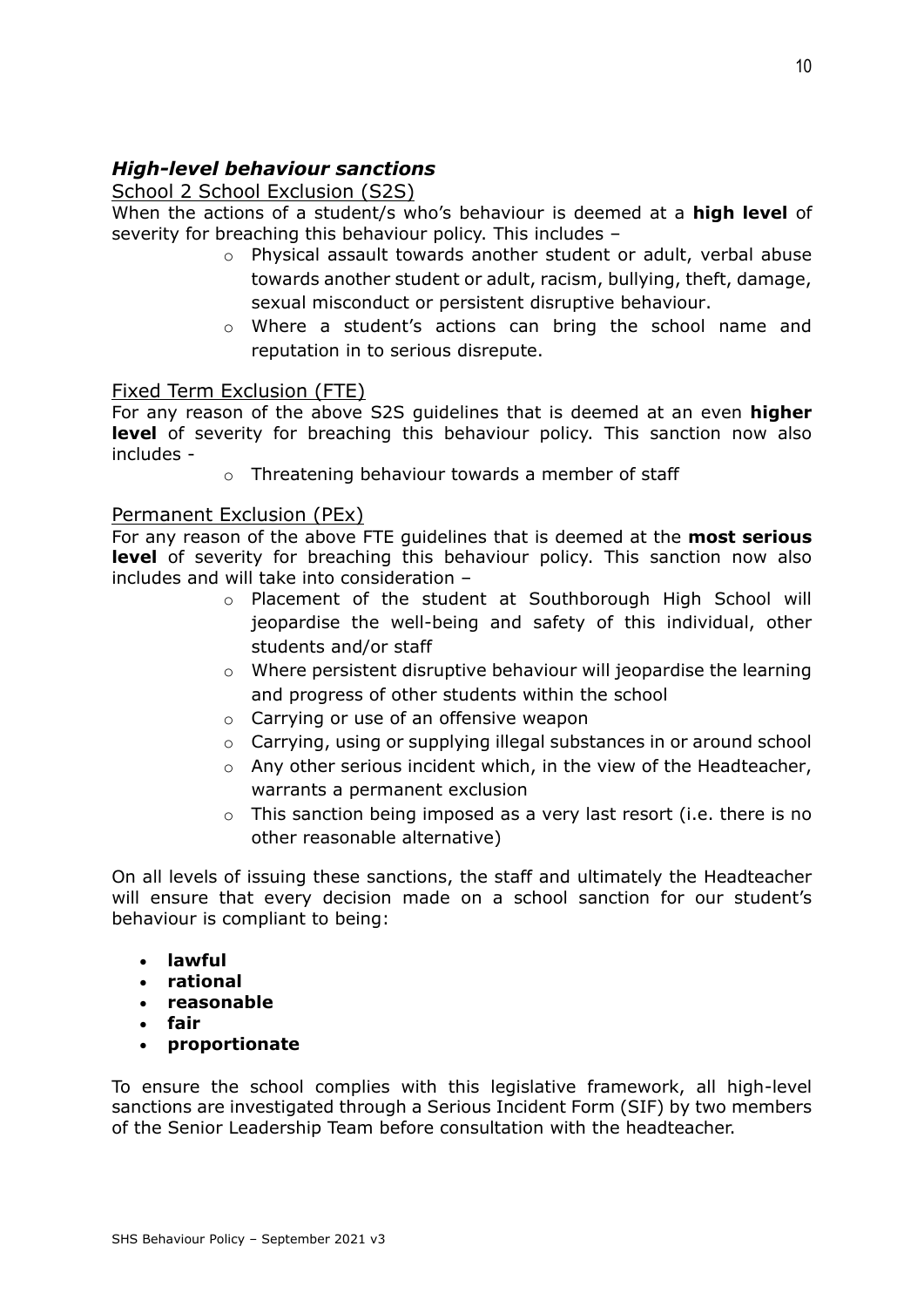# **8.**.

Students can be issued up to 5 positive points, a student of the lesson (+2pts) and/or a student of the week nomination (+2pts)



of the lesson. At least once a week they should be nominating a student of the week.

Below is the schools Rewards Store where you can cash in your positive points for any of the rewards listed below. The reward store is open everyday after school in the library for students to collect your reward.